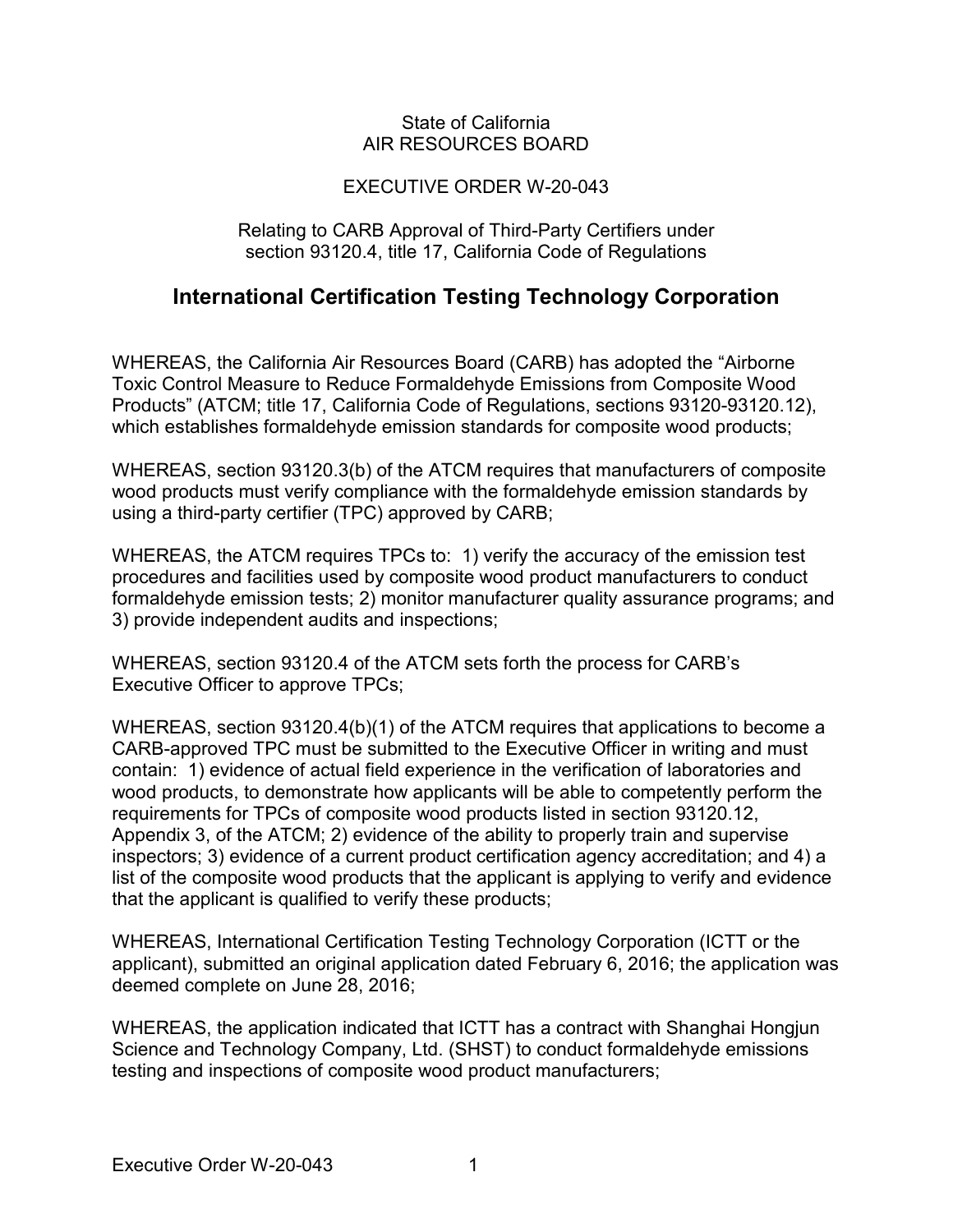tasks specified in section 93120.12, Appendix 3, of the ATCM; WHEREAS, section 93120.4(b)(4) of the ATCM provides that the Executive Officer shall approve the application and issue an Executive Order if the evidence submitted by the applicant is sufficient to demonstrate that the applicant can competently perform the

WHEREAS, ICTT was issued Executive Order W-16-043, signed on July 14, 2016;

 WHEREAS, section 93120.4(b)(4) of the ATCM allows CARB-approved TPCs to apply for re-approval to CARB by submitting an updated application;

 WHEREAS, ICTT submitted the original and the updated applications for approval to CARB as follows:

| <b>Executive Order #</b> | <b>Date Received</b> | Date Signed | <b>Actions</b> |
|--------------------------|----------------------|-------------|----------------|
| W-16-043                 | 2/6/2016             | 7/14/2016   | Original       |
| W-18-043                 | 5/31/2018            | 9/28/2018   | Renewal        |

 August 14, 2020; the application was deemed complete on October 7, 2020; WHEREAS, ICTT submitted an updated application for re-approval to CARB on

 section 93120.4(b)(1); and WHEREAS, the Executive Officer finds that the complete, updated application for re-approval demonstrated the TPC's ability to continue to comply with

 appropriate that Executive Order W-18-043 be superseded by this Executive Order W-20-043. WHEREAS, the Executive Officer approved ICTT's request for re-approval, and it is

 NOW, THEREFORE, IT IS ORDERED that ICTT is hereby approved as a TPC and is issued the following number designating them as a CARB-approved TPC: **TPC-043**.

 BE IT FURTHER ORDERED that ICTT is a CARB-approved TPC for the following composite wood products: hardwood plywood, particleboard, and medium density fiberboard.

BE IT FURTHER ORDERED that this approval is subject to the following conditions:

- 1. ICTT must provide their CARB-approved TPC number to each manufacturer it Appendix 3, of the ATCM. has subcontracted with for services, as specified in section 93120.12,
- 2. ICTT's subcontract laboratory listed in Attachment A must participate in an inter laboratory study of their primary and/or secondary chamber facilities.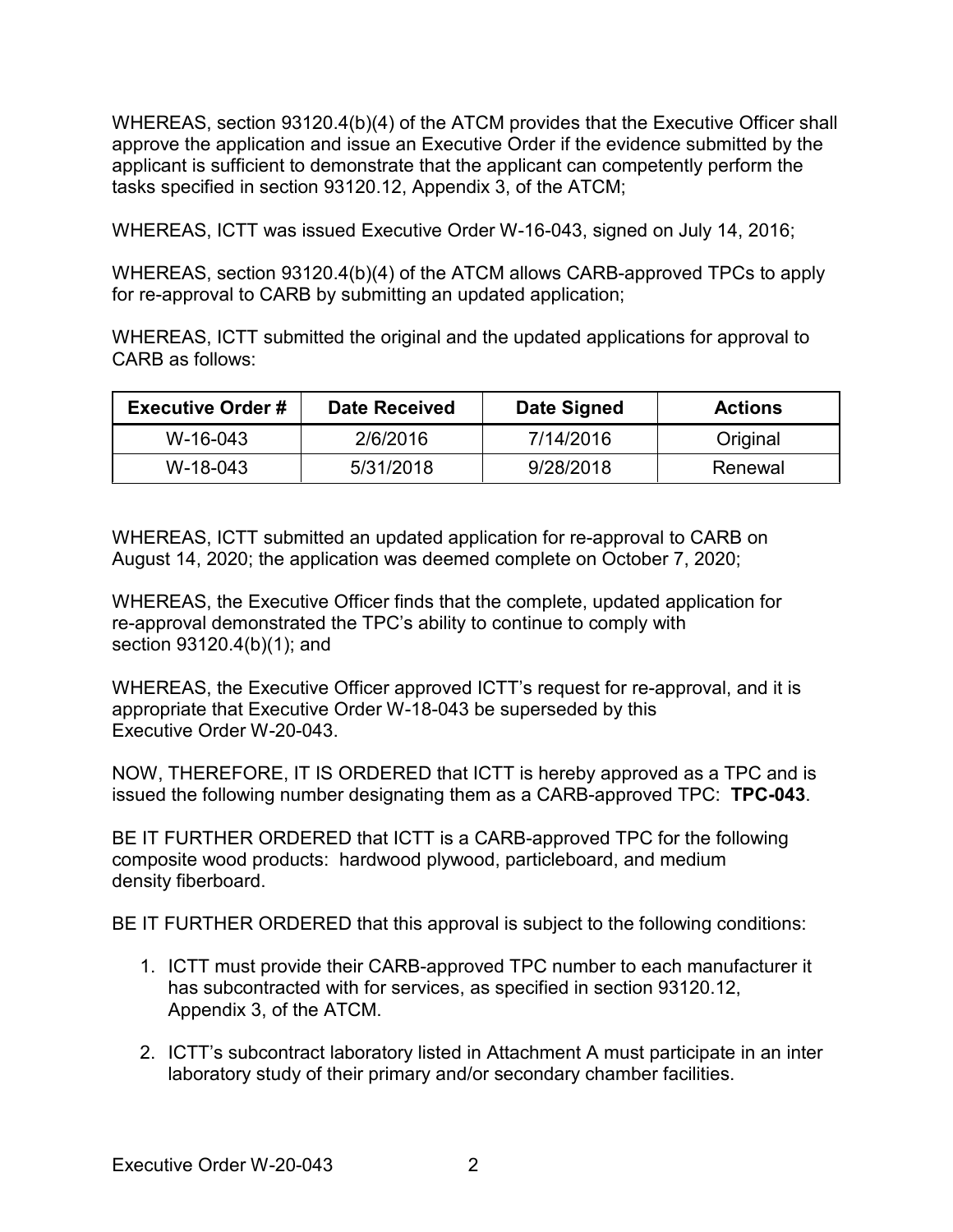- 3. If ICTT wishes to use a subcontractor other than those listed in Attachment A, tasks for which it is employed. ICTT shall not use the subcontractor unless the ICTT must submit a request to the Executive Officer in writing and must provide evidence to demonstrate that the subcontractor can competently perform the Executive Officer approves the request in writing.
- 4. ICTT shall immediately notify the Executive Officer if any accreditation or expire, or revoked within the duration of this Executive Order. certification provided in support of their initial application is renewed, allowed to

 BE IT FURTHER ORDERED that this Executive Order W-20-043 supersedes Executive Order W-18-043, which was issued on September 28, 2018.

BE IT FURTHER ORDERED that this Executive Order shall have a duration of two years from the date it is executed; within 120 days prior to the expiration of this Executive Order, ICTT may apply for re-approval by submitting an updated application to the Executive Officer as provided in section 93120.4 of the ATCM.

 BE IT FURTHER ORDERED that the Executive Officer may review and, for good ATCM. The Executive Officer shall not modify or revoke this Executive Order without affording ICTT with the opportunity for a hearing in accordance with the procedures specified in title 17, California Code of Regulations, section 60055.1 et seq. cause, modify or revoke this Executive Order as provided in section 93120.4(d) of the

 BE IT FURTHER ORDERED that ICTT must maintain records in electronic or hard copy form for two years, for review by CARB upon request, as specified in section 93120.12, Appendix 3, of the ATCM.

 BE IT FURTHER ORDERED that on or before March 1 of each year, ICTT must provide section [93120.12,](https://93120.12) Appendix 3, of the ATCM. an annual report to CARB for the previous calendar year, as specified in

 BE IT FURTHER ORDERED that ICTT must notify the Executive Officer in writing within 30 days of any change in their ability to carry out the responsibilities of this Executive **Order** 

Executed at Sacramento, California this 2<sup>nd</sup> day of November 2020.

Pichaul Bys

\_\_\_\_\_\_\_\_\_\_\_\_\_\_\_\_

Richard Boyd, Chief Risk Reduction Branch Transportation and Toxics Division